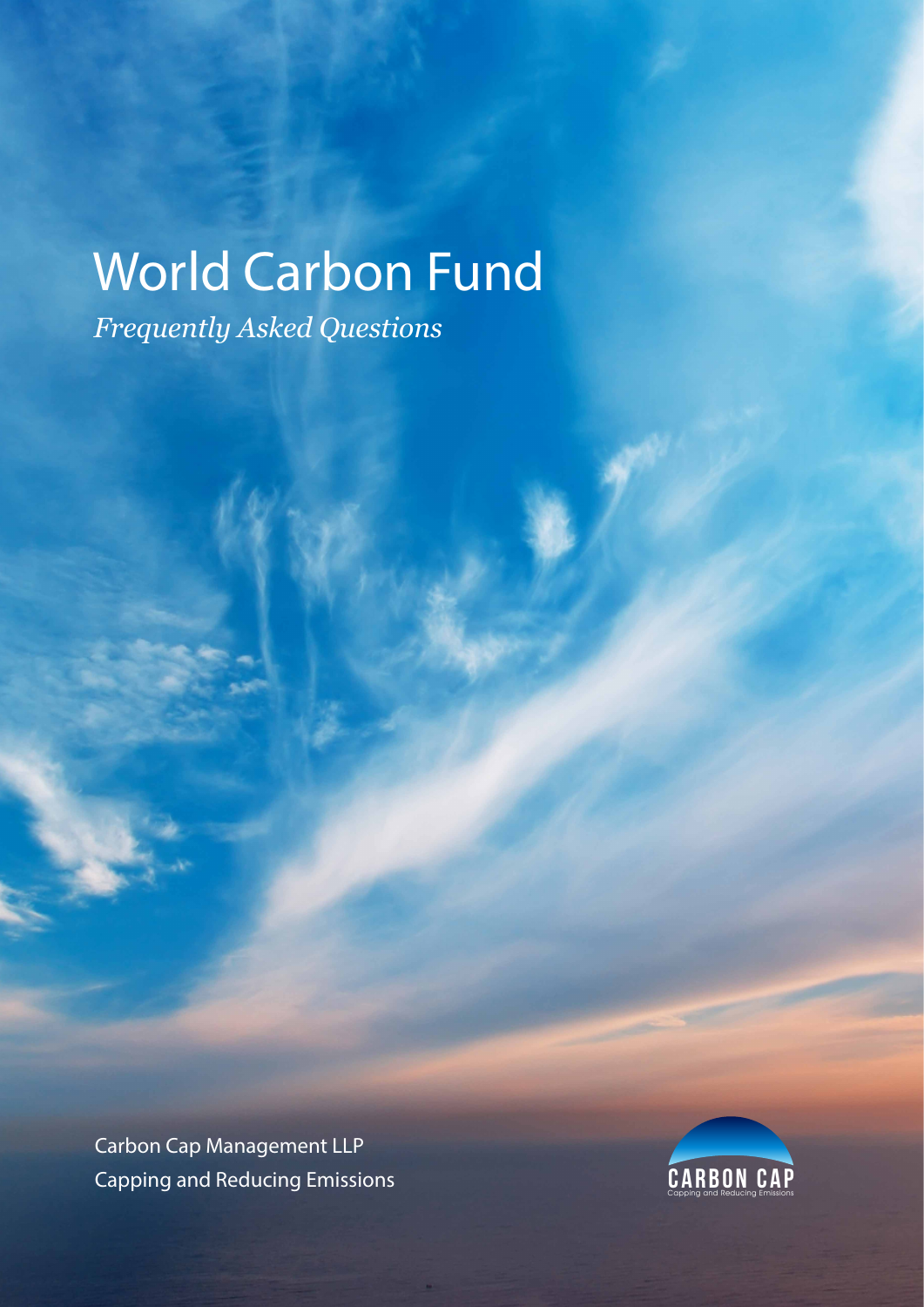

### *Frequently Asked Questions*

#### What Is the investment thesis of the World Carbon Fund?

If climate change is going to be successfully tackled and the Paris Agreement targets met, the price of carbon needs to rise substantially from today's levels. As such, the outlook for carbon prices over the next decade is very positive however carbon markets can exhibit high volatility driven by a range of "market" and "policy" factors.

Most equity/bond portfolios have exposure to hard-tounderstand and underestimated climate change-related risks. Carbon exposure may be negatively correlated to these risks. Carbon markets are dominated by industrials and energy companies seeking to manage their carbon exposure providing alpha opportunities. High volatility and unique pricing factors create opportunities to add value from proprietary research and risk management. The combination of a favourable political tailwind, high volatility, low correlation and plentiful alpha sources, lends itself well to an actively managed absolute return approach

#### What is the investment strategy of the World Carbon Fund?

The World Carbon Fund invests across multiple carbon markets. The investment objective is absolute returns with a low correlation to other asset classes. The Fund is actively managed and deploys two complementary strategies: "Core Long" and "Alpha Strategies". The "Core Long" strategy seeks to generate returns from a rising carbon price combined with disciplined risk management. The "Alpha Strategies" seeks to generate returns from arbitrage and relative value strategies deployed across physical carbon, futures and options.

#### Who manages the World Carbon Fund?

Carbon Cap Management LLP is the investment advisor to the fund and Nigel Felgate acts as the portfolio manager. Nigel has over 20 years of cross commodity proprietary trading experience in European energy and carbon markets. Mr. Felgate has traded in the EU carbon market since its launch in 2005 and has traded in the energy/carbon complex for BNP, Morgan Stanley, Merrill Lynch and JP Morgan. Mr. Felgate has significant trading expertise and has developed proprietary alpha trading strategies and sophisticated risk management techniques. He holds a PhD from the University of Southampton. Nigel is supported by other members of the team including Michael Azlen, CEO who has more than 25 years of experience in investment management spanning proprietary trading, hedge funds and multi-asset investmenting. At his previous firm, he had oversight of more than \$700 million in assets across all asset classes including equities, bonds, commodities and hedge funds. Mr. Azlen holds an MSc in Leadership & Strategy from London Business School and has completed the "Climate Change: Economics & Governance" course at the LSE Grantham Institute on Climate Change.

#### What are "compliance" carbon markets and why have they been established?

Compliance carbon markets have been established by governments to address climate change by providing a market mechanism to reduce carbon emissions. "Cap and Trade" Emissions Trading Systems (ETS) require companies to factor the cost of carbon into their production costs and have been successful at achieving meaningful reductions in emissions at low cost. The total amount of carbon allowances in each market is "capped" and the cap is reduced annually, guaranteeing emissions reductions. To cover their annual emissions, polluting entities must submit allowances which are either purchased at auction (or in the market) or received through allocation. Compliance is mandatory, and each entity is tightly monitored and audited, including penalties for non-compliance.

#### What other types of carbon markets exist?

There are three generic types of carbon markets, summarised in the table below. The most well-known market is the "voluntary" carbon market. This is the market for carbon "offsets" that individuals and companies use to offset their carbon footprint. In this market, project developers create a project that reduces carbon emissions which receives third-party verification of achieved emission reductions. The carbon "offsets" are then sold by the developer to a wholesaler who sells them on to either a retailer or directly to the end purchaser. The sector is lightly regulated, and there is limited liquidity and no major secondary market. The entire market is small in size at about \$200- \$300 million per year compared to the compliance carbon markets which trade approximately \$250 billion per year. International carbon markets are mechanisms to transfer emissions reductions from projects across countries. These markets aim to increase the costeffectiveness of achieving global emissions reductions, as the marginal cost of abatement may be lower for some regions and sectors. The first mechanisms under international carbon markets were those implemented by the Kyoto Protocol such as the Clean Development Mechanism (CDM) and the Joint Implementation (JI) mechanism. These markets have stagnated since CDM prices collapsed in 2012. Article 6 of the Paris Agreement aims to reignite progress on international carbon markets through implementing new implementation frameworks. However, the rules for these frameworks still need to be finalised under the UN Conference of Parties (COP) process and there remain barriers to completion. The World Carbon Fund only invests into the Compliance markets which are large, liquid and highly regulated.

| Market<br>Elements    | Compliance carbon markets                                                                                 |           | International carbon markets                                                                                                         | Voluntary carbon markets                                                                                                   |
|-----------------------|-----------------------------------------------------------------------------------------------------------|-----------|--------------------------------------------------------------------------------------------------------------------------------------|----------------------------------------------------------------------------------------------------------------------------|
| Description           | Mandatory participation for large emitters<br>Some allow limited amount of international<br>(CDM) credits | $\bullet$ | The Clean Development Mechanism (CDM) was<br>the first under the Kyoto Protocol<br>Emissions reductions transferred across countries | Independent markets for non-regulated<br>entities to voluntarily reduce emissions<br>Variety of industry-created standards |
| <b>Current Status</b> | Covers 8% of global emissions, growing to<br>14% with the launch of the China ETS in 2020                 | $\bullet$ | Large market, currently stagnating<br>Article 6 of the Paris Agreement aims to reignite<br>international markets                     | Mainly used for corporate social responsibility<br>(CSR) activities<br>Attractive for small projects                       |
| Regulation            | Highly regulated, robust monitoring, reporting<br>and verification (MRV)                                  |           | UN recognised accounting methodologies, such<br>as Gold Standard (GS) accounting                                                     | Low to no regulation, different accounting<br>methodologies with varing degrees of rigour                                  |
| Liquidity             | <b>Highly liguid</b><br>In 2018 alone almost US\$ 200 billion traded in<br>the WCI, RGGI, and EU ETS      |           | Medium liquidity<br>Average of US\$ 14 billion traded per year since 2006                                                            | Low liquidity<br>In 2018, US\$ 102 million traded                                                                          |
| Carbon prices         | Range from US\$ 5.7/tCO.e to US\$ 31.5/tCO.e                                                              |           | Range from US\$ 0.2/tCO.e to US\$ 0.4/tCO.e                                                                                          | Range from US\$ 0.1/tCO <sub>3</sub> e to over \$70/tCO <sub>3</sub> e                                                     |

Copyright © 2020 Carbon Cap Management LLP. All rights reserved. Carbon Cap Management LLP is an appointed representative of Thornbridge Investment Management LLP which is authorised and regulated by the Financial Conduct Authority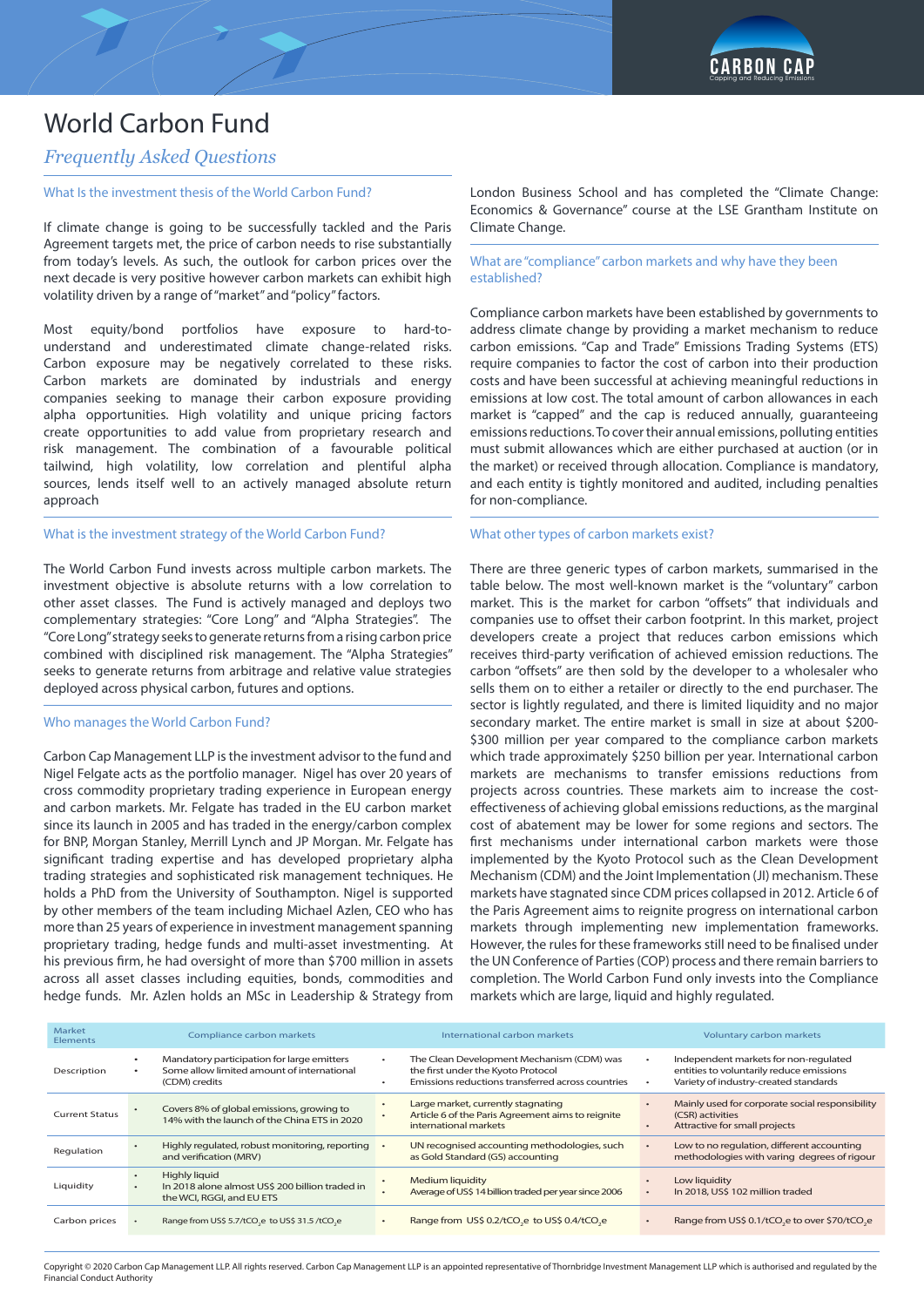

## *Frequently Asked Questions*



Eight Emissions Trading Systems in force with four more scheduled and another nine being considered (ICAP)

#### I have heard that some carbon offset schemes have been frauds, with investors losing money

Unfortunately, some voluntary carbon offset schemes have either failed financially or raised money from companies and individuals and then never completed the project to generate the carbon offsets. Some unscrupulous operators sold fictitious carbon offsets to individuals by suggesting that they would make substantial gains as the price of carbon rose. Almost all of these situations took place in the lightly regulated and illiquid voluntary carbon market and this is one of the reasons why the World Carbon Fund focuses its investments only on the highly regulated and liquid compliance carbon markets.

#### What research has been conducted into the compliance carbon markets?

Carbon Cap has created a proprietary database of carbon prices covering the largest and most liquid compliance carbon markets and has combined these markets into a "Carbon Composite" time series. This data and analysis forms the basis of a research paper to be published in a financial journal in 2020. The Carbon Composite has generated strong annualized returns over the past 7 years, substantially outperforming equities and other asset classes. Carbon as an "asset class" has exhibited higher volatility than the equity market but very low correlations to traditional asset classes making it a potentially attractive addition to a diversified portfolio. Carbon markets have a complex set of return and risk drivers and our research indicates that active management combined with robust risk management will be an important value-added element for investors.

Compliance carbon markets have daily liquidity making them suitable for a strategy that employs both active hedging and alpha seeking trading strategies.

#### What has been the historical performance of the compliance carbon markets vs other assets?

| Annualised Returns as of<br>December 2019           | Carbon<br>Composite | Global<br><b>Equities</b> | Global<br><b>Bonds</b> | Global<br>60:40 |
|-----------------------------------------------------|---------------------|---------------------------|------------------------|-----------------|
| 3 Years                                             | 27.8%               | 12.6%                     | 4.3%                   | 9.4%            |
| Since Inception (7yrs)                              | 22.1%               | 10.8%                     | 3.6%                   | 8.0%            |
| <b>Annualised Volatility as</b><br>of December 2019 | Carbon<br>Composite | Global<br><b>Equities</b> | Global<br><b>Bonds</b> | Global<br>60:40 |
| Since Inception (7yrs)                              | 19.7%               | 10.8%                     | 2.6%                   | 6.5%            |

Calculations by Carbon Cap

#### **Carbon Composite vs Equities and Commodities 5 Years**

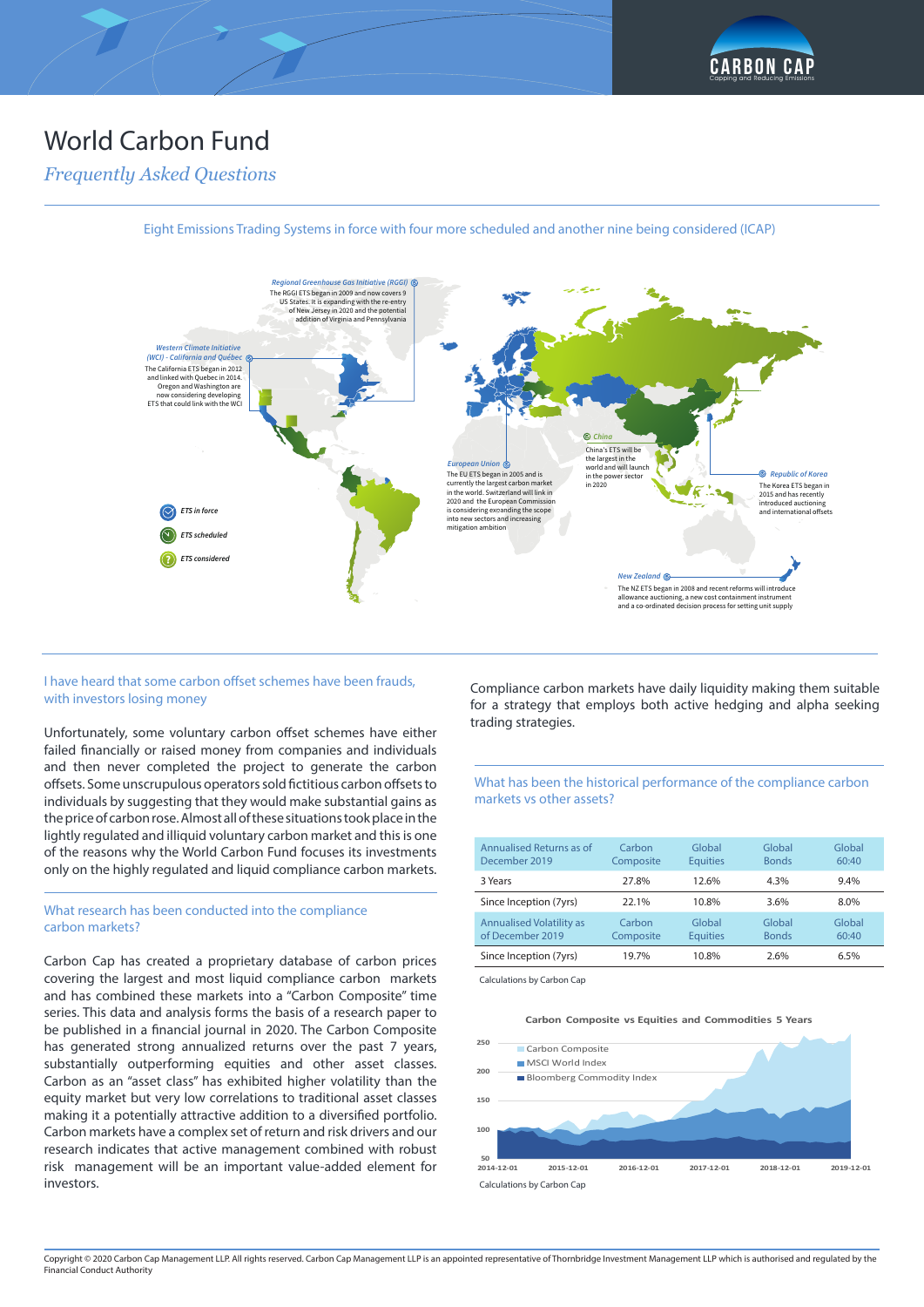

*Frequently Asked Questions*

What are the main markets and instruments that will be invested in by the Fund?

The number and size of compliance markets continues to expand. Based on Carbon Cap's research, only a subset of the current ETS markets are suitable for inclusion in the Fund's investment portfolio. This assessment takes into account market size, liquidity, structural characteristics and accessibility for non-compliance entities. The individual markets display a low level of cross-correlation which will enable the Fund to operate at a significantly reduced level of volatility by investing across multiple markets.

The Fund holds carbon allowances, futures, options contracts and overthe-counter (OTC) forward contracts linked to the underlying carbon markets in addition to cash and near cash instruments. The main markets are the European carbon market, the WCI market (California/ Quebec) and the RGGI market (9 states on the east coast of the USA).

Are the compliance markets large enough to support a Fund and can investors participate?

Not all compliance markets are large enough to support significant investment and Carbon Cap has selected markets with a minimum size and liquidity that supports our Investment strategy. The initial capacity of the Fund is \$750 million - \$1 billion and the Fund's main markets have a combined market cap of more than \$60 billion and a traded value in 2019 of \$250 billion.

Additional markets such as Korea, China and Mexico will be added when they meet the Fund's investment criteria which will provide further diversification and additional investment opportunities. Noncompliance entities, including investors, may participate in these markets as they are recognized by regulators and policy makers as valuable participants who provide liquidity and price discovery to the market, as is the case in other traded markets such as equities and commodities. Incorporating these new markets when they are fully up and running could double or triple the Fund capacity over time.

#### What are the return and risk drivers in carbon markets?

Carbon markets have been established to reduce emissions. They are designed by policy makers and therefore policy decisions which change or update the rules of the market will affect the price. Some markets have a price cap or price floor and most markets have supply adjustment mechanisms which allow the regulator to change the supply of carbon in the event of market imbalances, acting in some ways like a central bank.

There are also a wide range of other factors which impact carbon prices over the short run such as economic activity (demand for energy, emissions intensity of electricity supply), commodity prices, energy sources, technology developments (wind and solar), and additional policy features such as the rules governing free allowance allocation.

Over the longer term, three main drivers underpin a forward looking risk premium.

- Policy: carbon markets are designed to stimulate emission reductions through higher prices. As the price of carbon rises, it stimulates companies to find low-carbon solutions so policy makers, environmentalists and investors generally agree that they would like to see a higher carbon price
- Structure: carbon supply is reduced each year. This makes carbon unique among commodities since the supply declines yearly by a known amount while demand (linked to economic growth) has the potential to rise
- Increasing awareness: new scientific evidence and the increasing frequency and intensity of extreme weather events are driving increased awareness among policymakers and the public

#### If policy risk is the main risk facing investors, how will this risk be managed?

Carbon Cap as the investment advisor, has built proprietary market assessment and risk management tools with the primary aim of managing risk within the Fund. Carbon Cap has established relationships with carbon brokers and specialist research firms to access valuable information that can be used to build a comprehensive understanding of the risk and return drivers in each carbon market. This specialist knowledge and research will be used to actively manage the Fund. Proprietary market assessment tools cover a range of technical, macroeconomic, policy, and other factors.

| World Carbon Fund Market Assessment Matrix |                  |                |                                   |                   |                           |
|--------------------------------------------|------------------|----------------|-----------------------------------|-------------------|---------------------------|
| <b>Market</b>                              | <b>Technical</b> | Macro          | <b>Market</b><br><b>Structure</b> | Policy<br>Outlook | <b>Risk</b><br>Assessment |
| <b>EUA</b>                                 | <b>Neutral</b>   | <b>Bullish</b> | <b>Bearish</b>                    | <b>Neutral</b>    | Low                       |
| <b>WCI</b>                                 | <b>Bearish</b>   | <b>Bullish</b> | <b>Bullish</b>                    | <b>Bullish</b>    | Medium                    |
| RGGI                                       | <b>Bullish</b>   | <b>Neutral</b> | <b>Neutral</b>                    | <b>Bullish</b>    | Low                       |
| <b>NZU</b>                                 | <b>Neutral</b>   | <b>Bullish</b> | <b>Neutral</b>                    | <b>Neutral</b>    | High                      |
| For illustrative purposes only             |                  |                |                                   |                   |                           |

For illustrative purposes only

#### Are there any forecasts in relation to the future price of carbon allowances?

The compliance markets have been established by policy makers to reduce emissions by creating a financial incentive to invest in lower emission technologies. As the price of carbon increases, so does the incentive to switch to new production methods. Economists and environmentalists both calculate that in order to meet the ambitious targets set by the Paris Accord, the carbon price would need to rise significantly from its current level of around \$20 per tonne. Forecasts for 2030 range from \$60 to \$120 per tonne. This backdrop, which is likely to receive increasing support from policy makers, provides an attractive context for investing into these markets. TS by phasing in the use of auctions and today approximately 55% of allowances are issued by way of auction.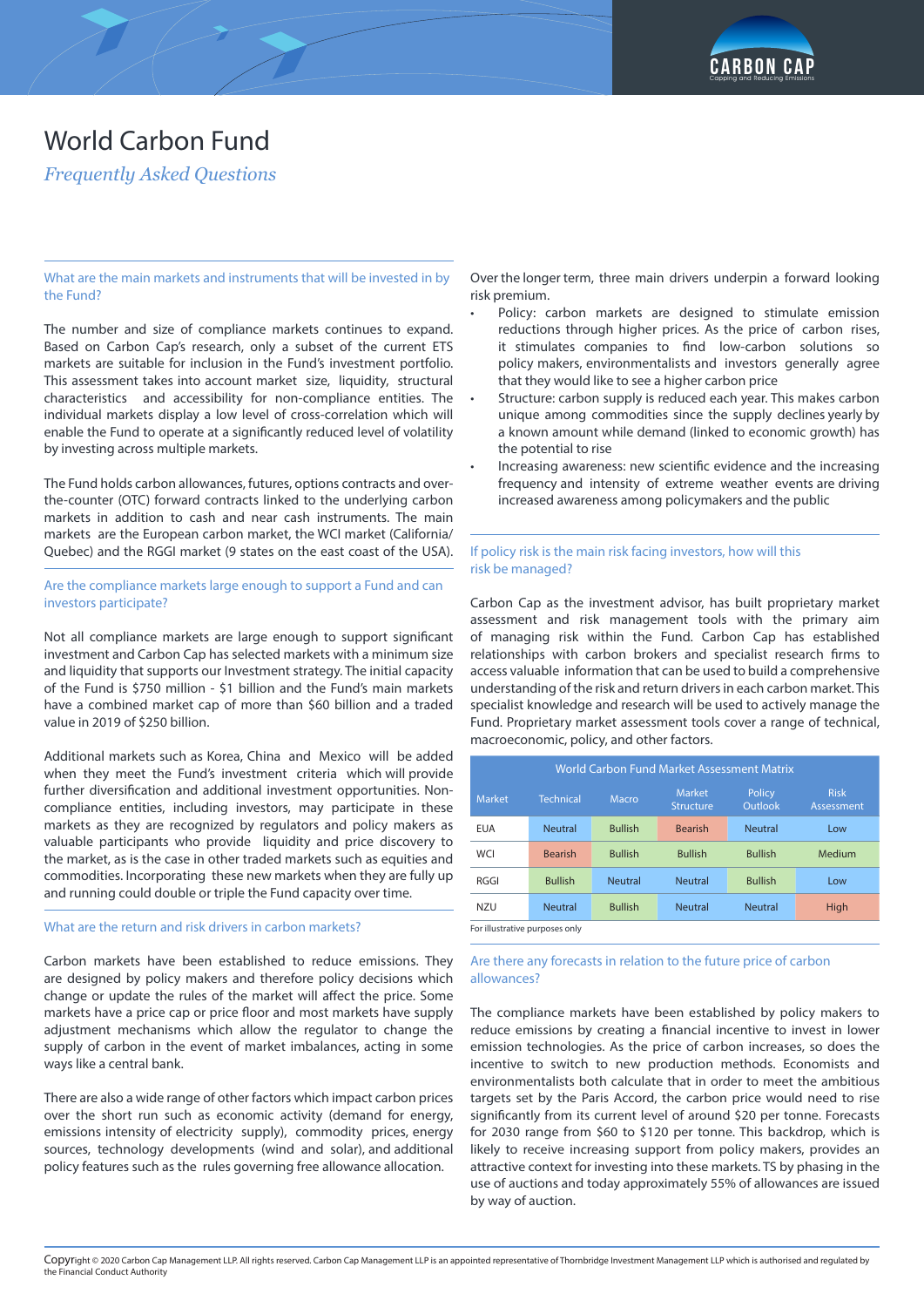

*Frequently Asked Questions*

Could exposure to carbon markets potentially hedge climate changerelated risks within equity and bond portfolios?

Most equity/bond portfolios have exposure to hard-to-understand and underestimated climate change-related risks. Increasing evidence of the impact on equity and bond portfolios is accumulating in academic research papers and many people forecast this will accelerate in the next decade. Carbon prices may be negatively correlated to these risks and their impacts. Carbon markets are dominated by industrials and energy companies seeking to manage their carbon exposure providing alpha generation opportunities for financial investors.

#### Is this an impact investment? How will my investment reduce emissions causing climate change?

The World Carbon Fund buys and holds carbon allowances as part of its investment strategy, meaning they will not be available to polluting entities. This supports a strong carbon price signal.

In addition, 20% of Fund performance fees are used to purchase and permanently cancel carbon allowances/offsets delivering an environmental impact for clients. Carbon Cap believes that cancelling high quality carbon allowances/offsets is the closest equivalent to physically removing carbon from the atmosphere.

#### Why should I consider an investment into the World Carbon Fund?

- 1. Access to a New Asset Class The Fund offers access to carbon as a liquid alternative asset class with attractive return prospects and a low correlation to traditional and alternative asset classes (see figure below)
- 2. Attractive Structural Properties Carbon markets reduce the supply of carbon each year, targeting higher prices in order to stimulate emissions reduction
- 3. Risk Management Individual carbon markets have exhibited high volatility and this is likely to continue, providing the opportunity to add significant value from market research and active risk management
- 4. Alpha Generation Carbon markets are dominated by emitters such as utilities and industrial companies seeking to manage their carbon exposure. This provides opportunities for alpha generation
- 5. Highly Experienced Team The Carbon Cap team has deep expertise in carbon markets trading and research coupled with a strong focus on risk management and an expert advisory board
- 6. Direct Climate Impact Carbon Cap has committed 20% of performance fees to the purchase and cancellation of carbon allowances/offsets for a direct impact on lowering emissions

#### How will the portfolio be managed towards an absolute return target?

The Fund seeks to generate returns from two complementary strategies: "Core Long" and "Alpha Strategies". The Core Long Strategy seeks to generate returns from a rising carbon price combined with disciplined risk management. The Alpha Strategies seeks to generate returns from arbitrage and relative value strategies deployed across physical carbon, futures and options. The Fund has a 10% VAR risk limit and it is expected to have 15% volatility and low peak-to- trough drawdowns.

Proprietary market assessments will inform the Risk Budget allocation across these two strategies. The market assessments analyse fundamental factors such as market structure, macro outlook, and policy outlook, together with technical factors such as support, resistance, momentum and volatility. Core long positions will be based on market assessments, market cross-correlation, and liquidity limits and will be combined with a hedging overlay determined by market volatility and options pricing. Alpha strategies will be comprised of short-term non-directional strategies based on technicals and news flow, together with options strategies and relative value strategies

Do all targeted carbon markets trade in USD? If not, do you intend to hedge out unwanted FX exposure?

Carbon and other environmental markets trade in their local domestic currency. It is not the intention of the manager to seek returns from currency exposure and therefore, larger foreign currency exposures will be hedged. As the portfolio becomes more diverse across a range of currencies, the need for currency hedging may decrease over time. Regardless of the extent of currency hedging within the investment portfolio, all currency share classes of the Fund will be hedged into their base currency to provide the local currency returns to investors in that share class.

#### Who sits on the Carbon Cap advisory board?

- Professor Sam Fankhauser, Director Grantham Research Institute on Climate Change, LSE
- Dr. Mike Berners-Lee, Author and CEO Small World Consulting and Professor Lancaster University
- Neil Eckert, Founder and Chairman, Incubex LLC and Aggregated Micro Power
- Michael Alen-Buckley, Founder and Executive Chairman, RAB Capital Ltd.
- James Cameron, Founder and Former Chairman, Climate Change Capital